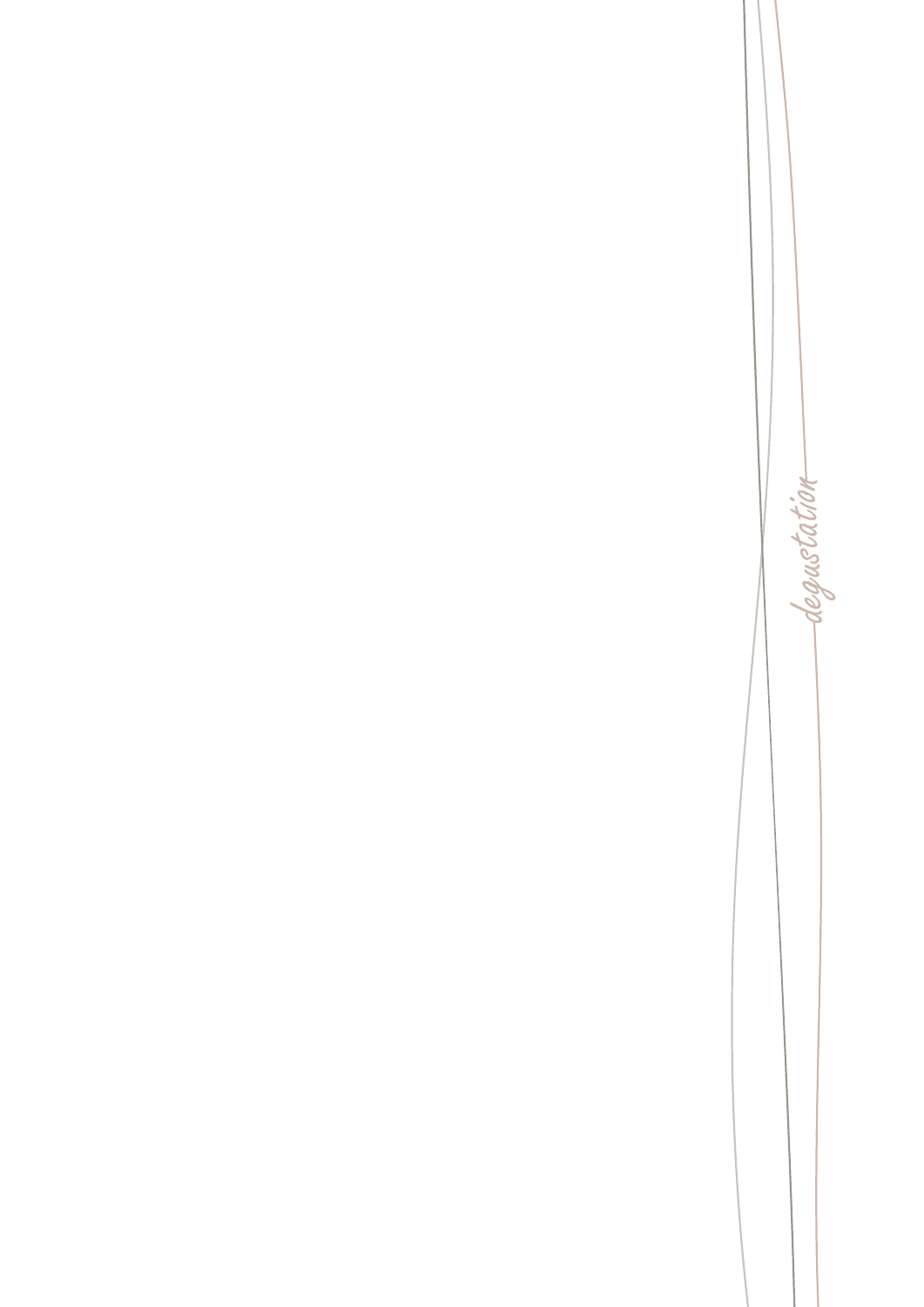

Bread & Butter

## Canape

Sunchoke Foam | Hazelnut Ice cream | Truffle

Almond cold soup | Raisins | Tuille | Grape sorbet

Red shrimp | Green Apple & Fennel Dressing | Avruga

 Cod | Beurre Blanc With Garum Yuzu Kosho | Herbal Cream Pickled Onion

 $\sigma$ 

Lobster | Scallops | Zucchini Lobster Bouillon *(Extra charge 55€)*

Chicken | Parsnip Puree Jus Sage | Ravioli | Wild Mushrooms  $or$ Wagyu Striploin | Celeriac Pomme Souffle | Black Truffle Japanese Beef Sauce *(Extra charge 65€)*

Pre Dessert

Poached peaches with verbena | Moscato & almond

Mignardise

*Menu Degustation: 185€ per person Wine Pairing: 138€ per person Premium Wine Pairing: 240€ per person Cocktail Pairing: 114€ per person Non-Alcoholic Pairing: 72€ per person*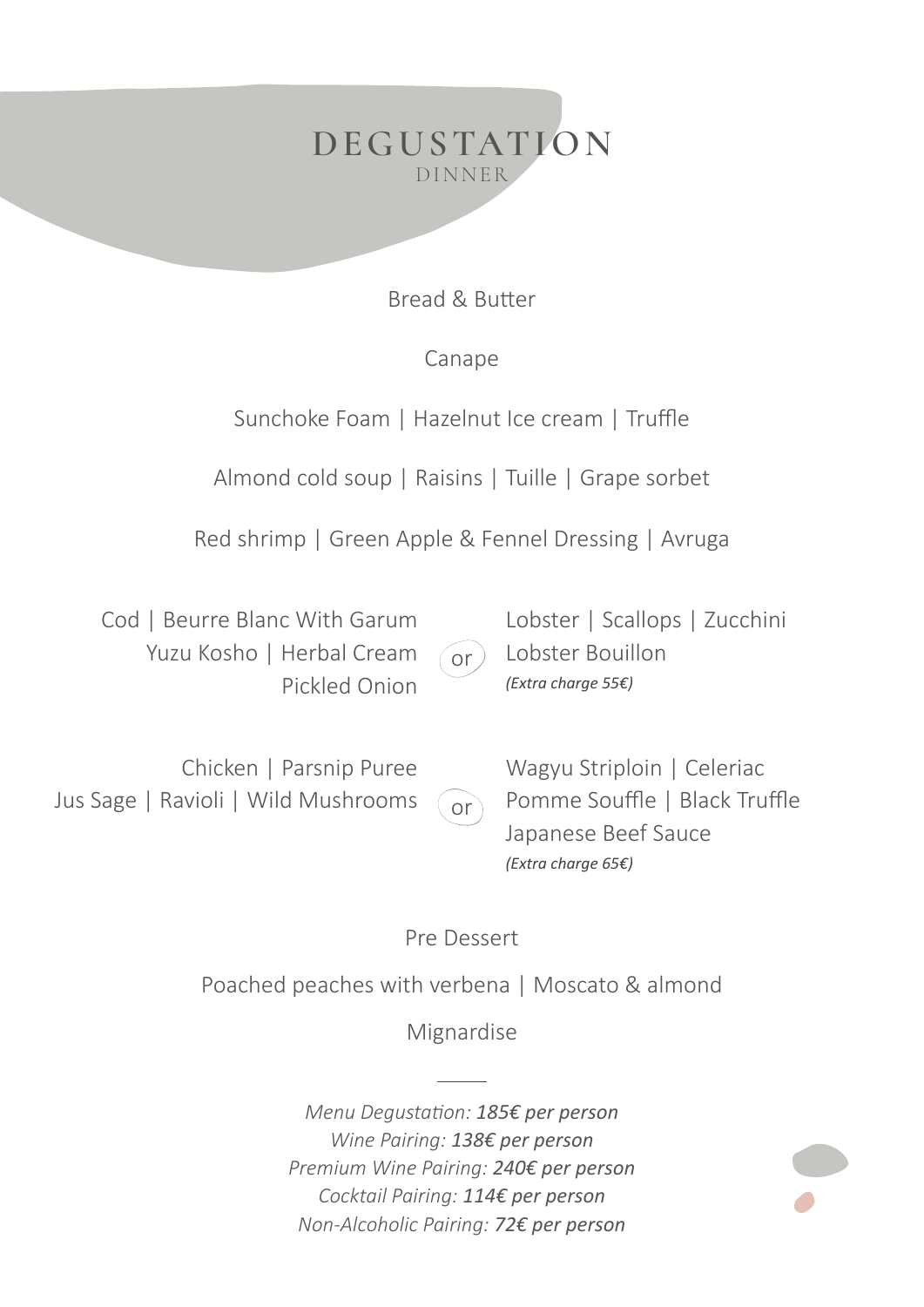-a la carte dinnera la carte dinner

*Please choose One Starter One Main Course |Fish or Meat| One Dessert option*

130€ per person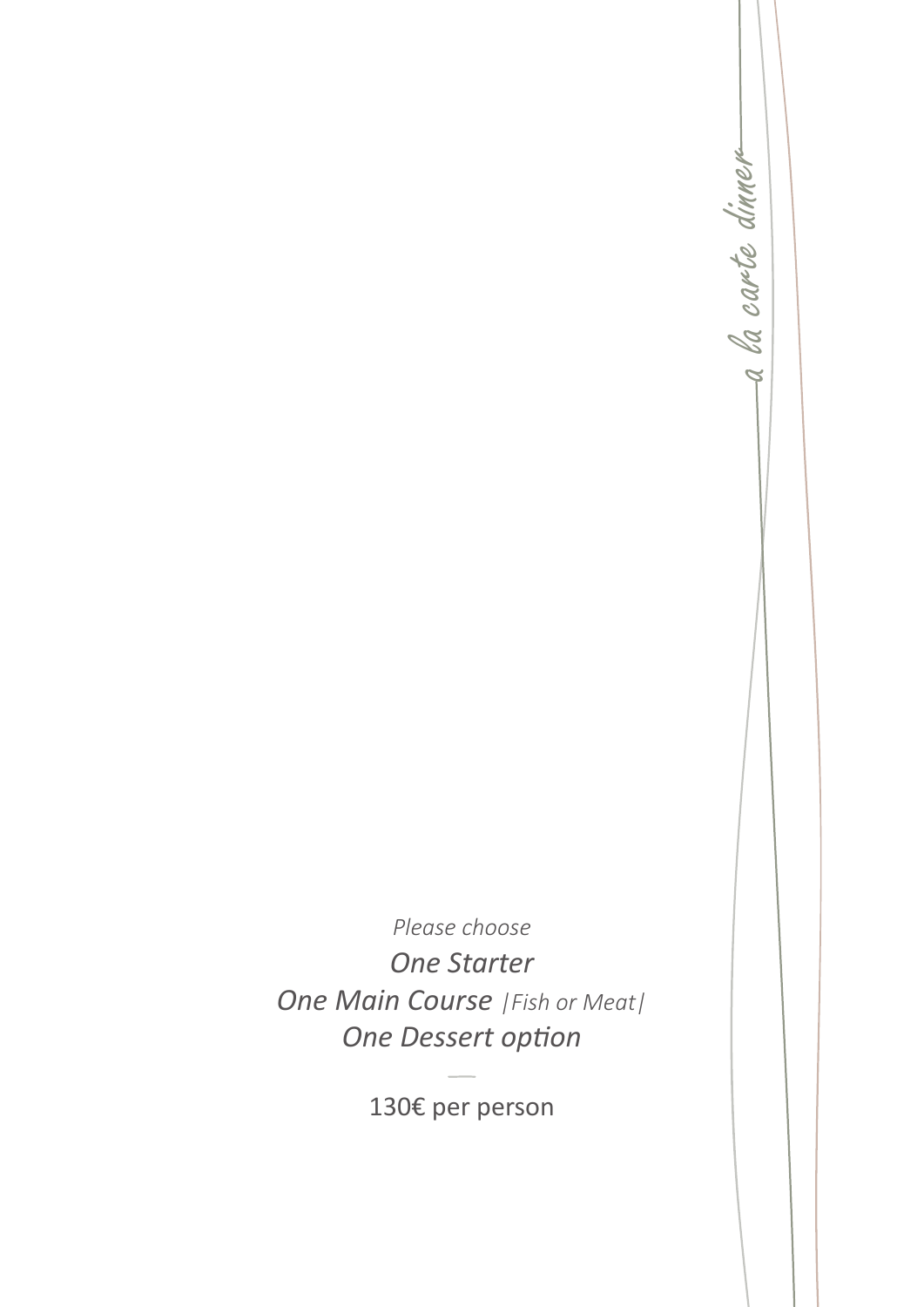## **STARTERS**

Carrot Soup | Pickled Carrot | Orange | Ginger | Tuille

Sunchoke Foam | Shrimp Tartare | Nduja | Smoked Trout Eggs | Lemon

Peas | Miso Sauce | Caviar | Nasturtium | Almond

Scallops | Carrot Emulsion | Vadouvan | Green Asparagus Herbs | Lemongrass Foam

Seabass Tartare | Green Apple & Fennel Dressing | Avruga

Amberjack Sashimi | Granite with Cucumber & Shiso | Cucumber Broth | Jalapeno | Yuzu

> Beef Tartare | Tonnata Sauce | Garum Emulsion Cornichon sorbet | Puff Pastry

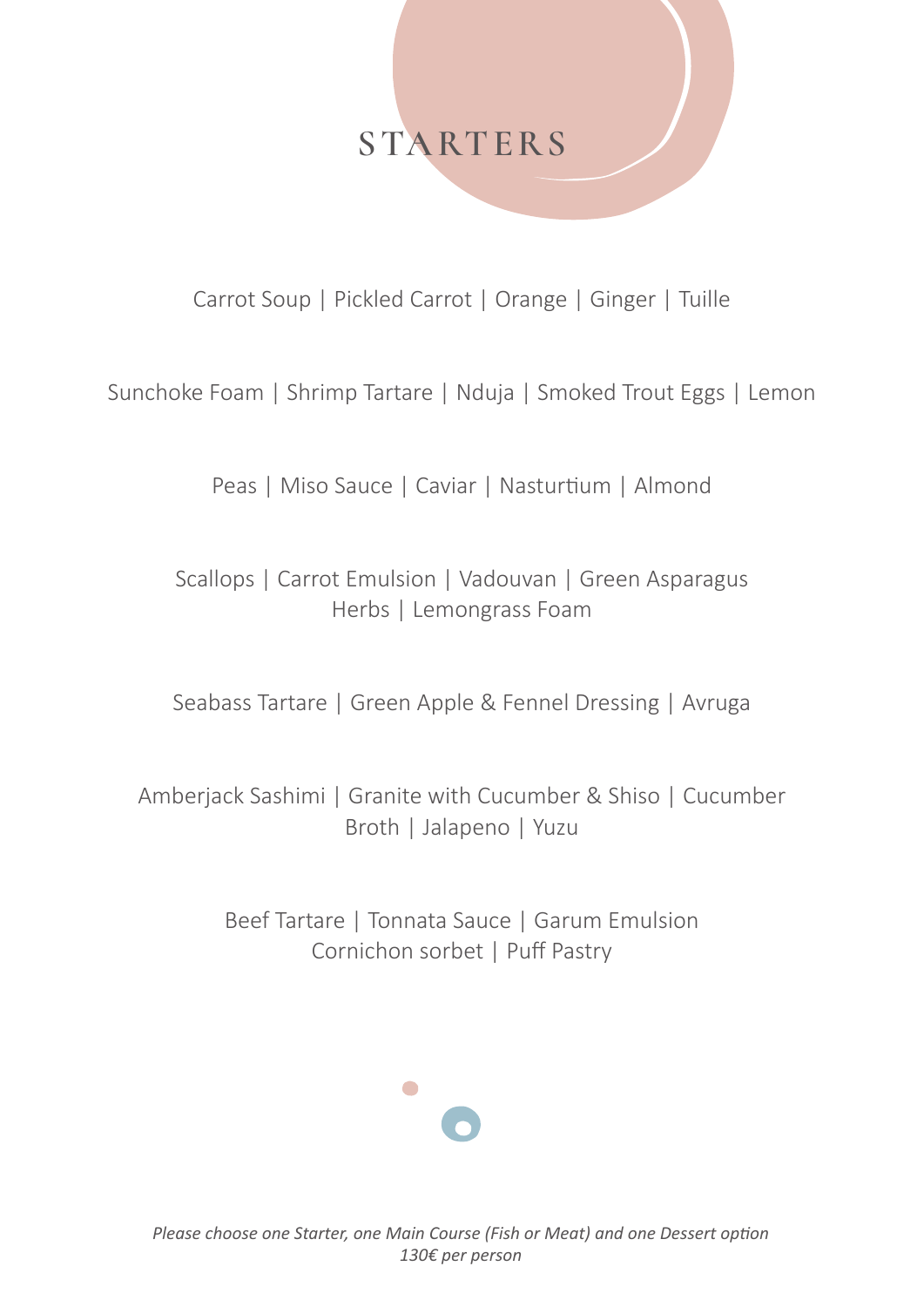

Lobster | Scallops | Zucchini | Lobster Bouillon *extra charge: 75€*

Sea Urchin | Fregola | Katsuobushi | Sea Urchin Foam | Lemon Confit

Grouper | Artichoke | Carrot | Champagne sauce

 Cod | Beurre Blanc with Garum | Yuzu Kosho Herbal Cream | Pickled Onions

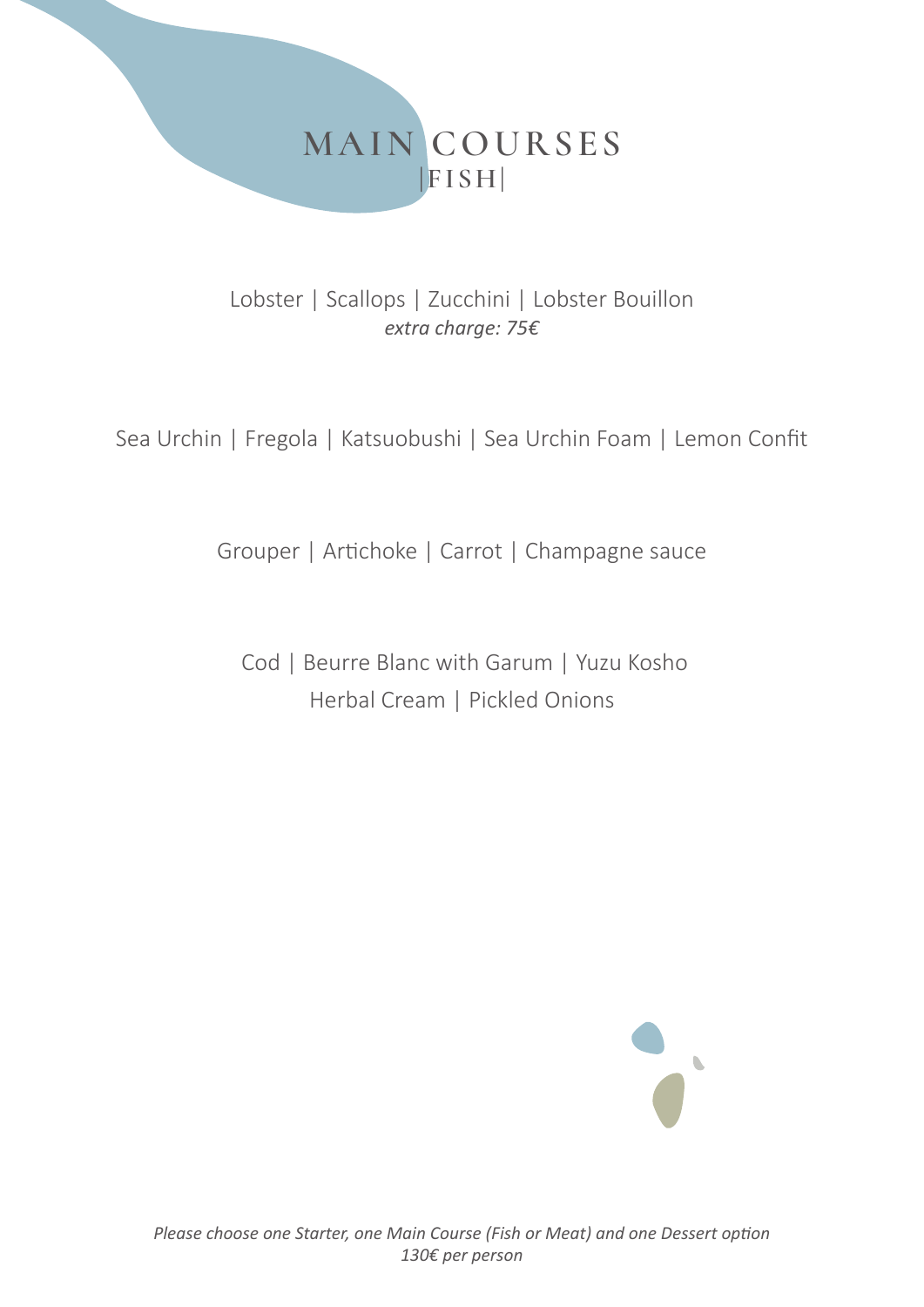## **MAIN COURSES |MEAT|**

Chicken | Parsnip Puree | Jus Sage Ravioli | Wild Mushrooms

Lamb | Peas | Lamb Croquette | Dukah Spices | Jus

Wagyu Striploin | Celeriac | Pomme Souffle Black Truffle | Japanese Beef Sauce *extra charge: 85€*

Beef Sweetbread | Sunchoke | Chanterelles Green Asparagus | Lemon | Jus

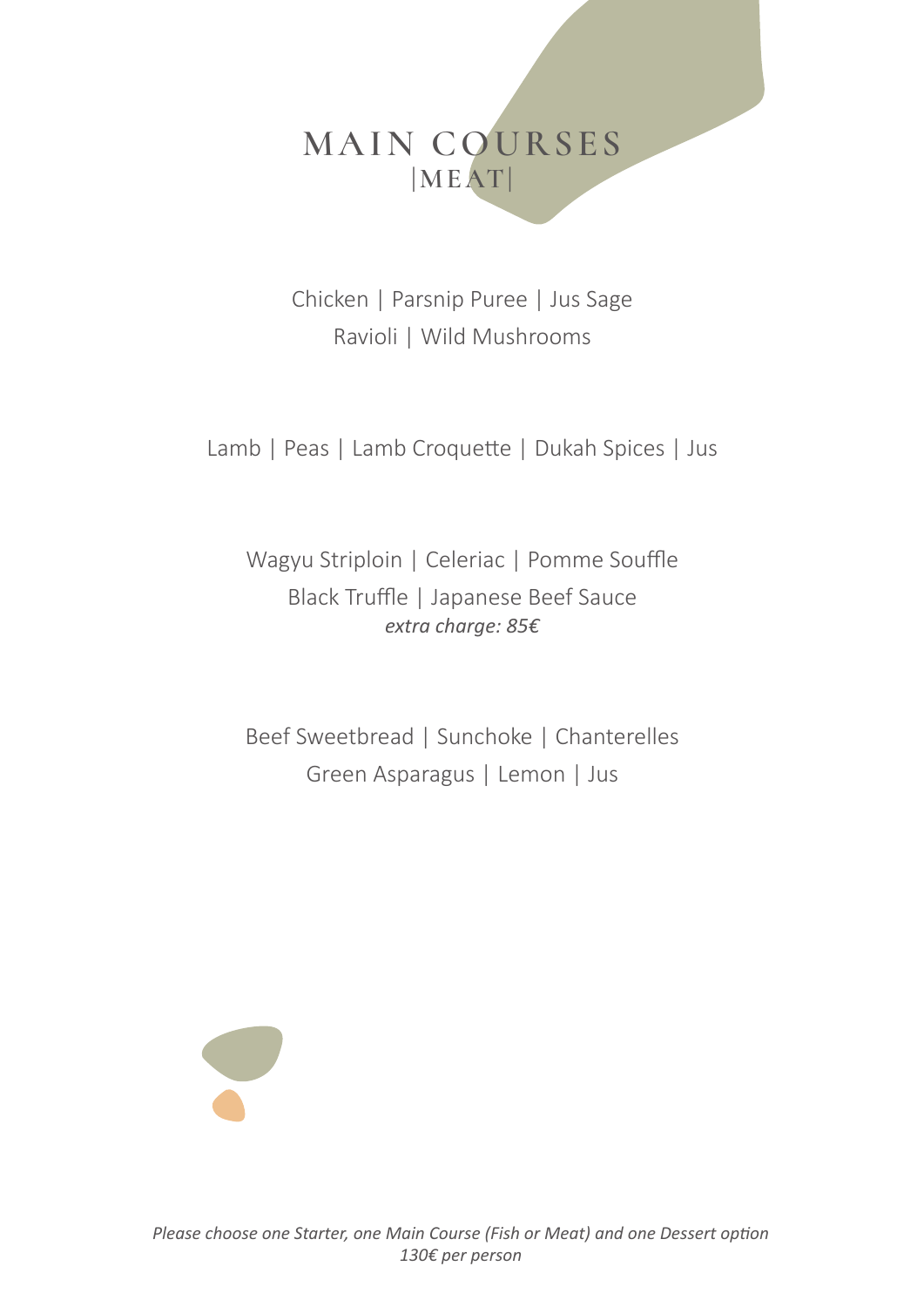## **DESSERTS**

Peach Poached peaches with verbena | Moschato & almond

Vacherin Vacherin with sorbet almond | Mango | Banana Pineapple confit | Caramel sauce

Chocolate

Chocolate & grue de cacao, semi confit lemon sorbet & thyme

Cake for two

Greek pistachio with fresh red fruit, almond cocktail & ice cream



*Please choose one Starter, one Main Course (Fish or Meat) and one Dessert option 130€ per person*